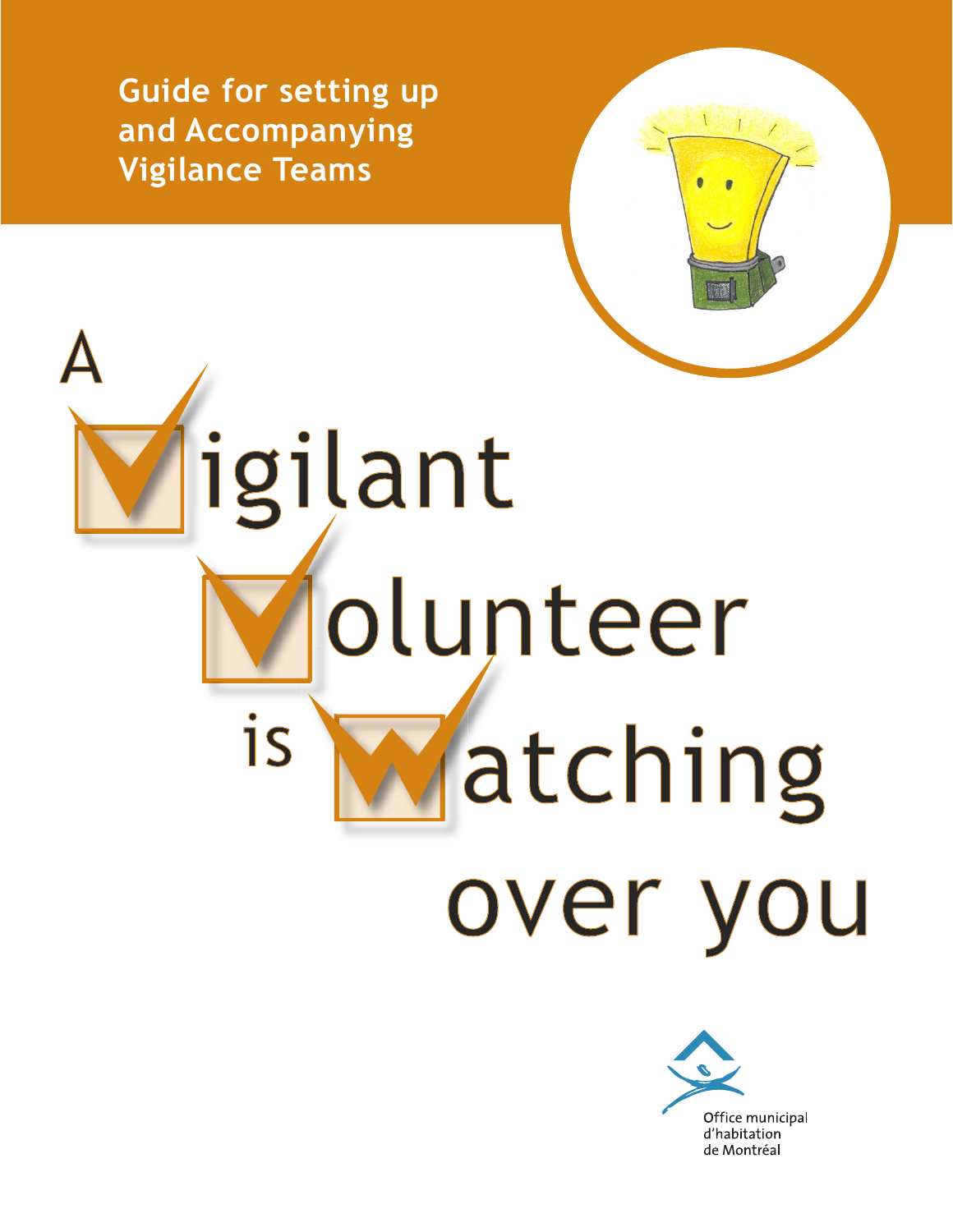# TABLE OF CONTENTS

| STEP <sub>1</sub>    | You organise a meeting to present the program                                                                                                                                           |  |  |  |  |  |  |
|----------------------|-----------------------------------------------------------------------------------------------------------------------------------------------------------------------------------------|--|--|--|--|--|--|
|                      | A. You present the context in which the program is set,                                                                                                                                 |  |  |  |  |  |  |
|                      | B. You give a presentation on how the program will work $\dots \dots \dots$                                                                                                             |  |  |  |  |  |  |
|                      | C. You gather the comments and suggestions and<br>answer their questions $\ldots \ldots \ldots \ldots \ldots \ldots \ldots \ldots \ldots$                                               |  |  |  |  |  |  |
| <b>STEP 2</b>        | You form a team of vigilant volunteers  8                                                                                                                                               |  |  |  |  |  |  |
| <b>STEP 3</b>        |                                                                                                                                                                                         |  |  |  |  |  |  |
| <b>STEP 4</b>        | The vigilance team members share the responsibilities among themselves 9<br>А.<br>В.<br>The job of the vigilance committee $\dots\dots\dots\dots\dots\dots\dots\dots$<br>$\mathsf{C}$ . |  |  |  |  |  |  |
| <b>STEP 5</b>        | The vigilant volunteers make their rounds  11                                                                                                                                           |  |  |  |  |  |  |
| STEP 6               | The vigilance team meets every three months 11                                                                                                                                          |  |  |  |  |  |  |
| A de la partir de la |                                                                                                                                                                                         |  |  |  |  |  |  |

#### Annexed

Tool box for the vigilant volunteer team

- Registration form
- Vigilant volunteer commitment form
- The functioning of the vigilance program
- Procedure for situations of concern
- Call to the emergency services
- Table of rounds for the vigilant volunteers

The Guide for setting up and Accompanying Vigilance Teams is published by the OMHM's communications team and the module of community and social development.



Writing: Diane Charette Coordination: Martin Després Traduction: Henry Kiven Nfon

Illustrations and photos: Diane Charette Graphic design: Communication Art & Graf Legal deposit: Bibliothèque nationale du Québec ISBN 978-2-921999-27-4

Office municipal d'habitation de Montréal 415, rue Saint-Antoine Ouest, Montréal (Québec) H2Z 1H8 514 872-6442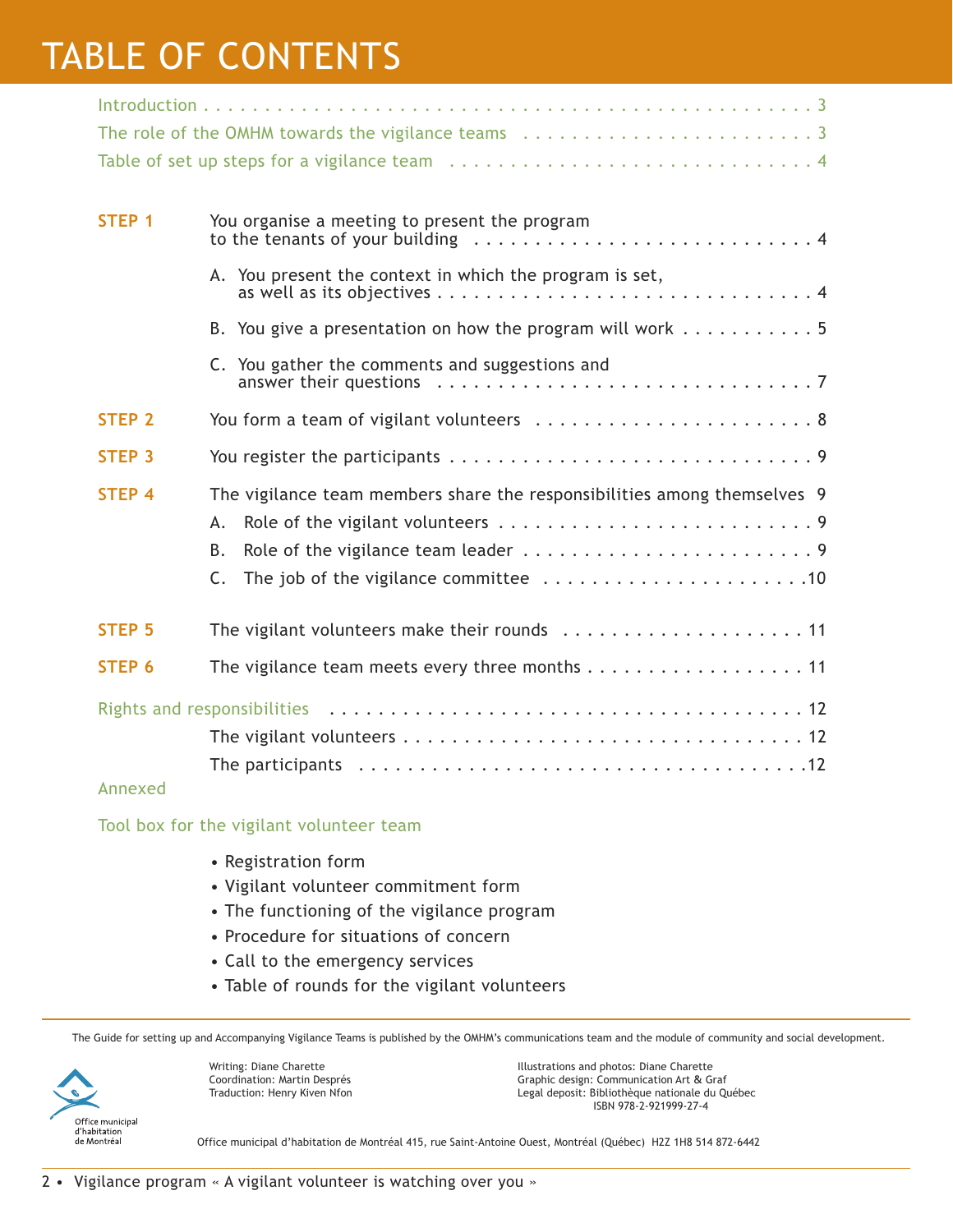## INTRODUCTION

This guide was devised for the vigilance teams. It is meant to be a flexible and user-friendly tool, with simple and practical instruments for setting up teams of vigilant volunteers.

Certain parts of the guide were inspired by the consultations that were made with vigilance teams that already existed in 2008. In fact, you will find many of their interesting ideas in this guide.

We would like to thank, among others, the vigilance teams of the following residences: Domaine des Rapides, Côte-Des-Neiges, Verdun III, Boyer, Émile-Nelligan, Adélard-Langevin and De Rouen for their precious collaboration.

*This guide was made possible due to the financial assistance of the Office municipal d'habitation de Montréal and the Support Program for community and social initiatives in low-rent housing (PAICS).*

The role of the Office municipal d'habitation de Montréal towards the vigilance teams

- Providing the setting up and accompanying guide as well as the tool box to the vigilance teams.
- Providing door hangers to the vigilance teams that will ask for them.
- Promoting the vigilance program.

**Good neighbourhood relations greatly impact on the quality of life that everyone wishes to have in their building and these relations are the result of everyone's good will**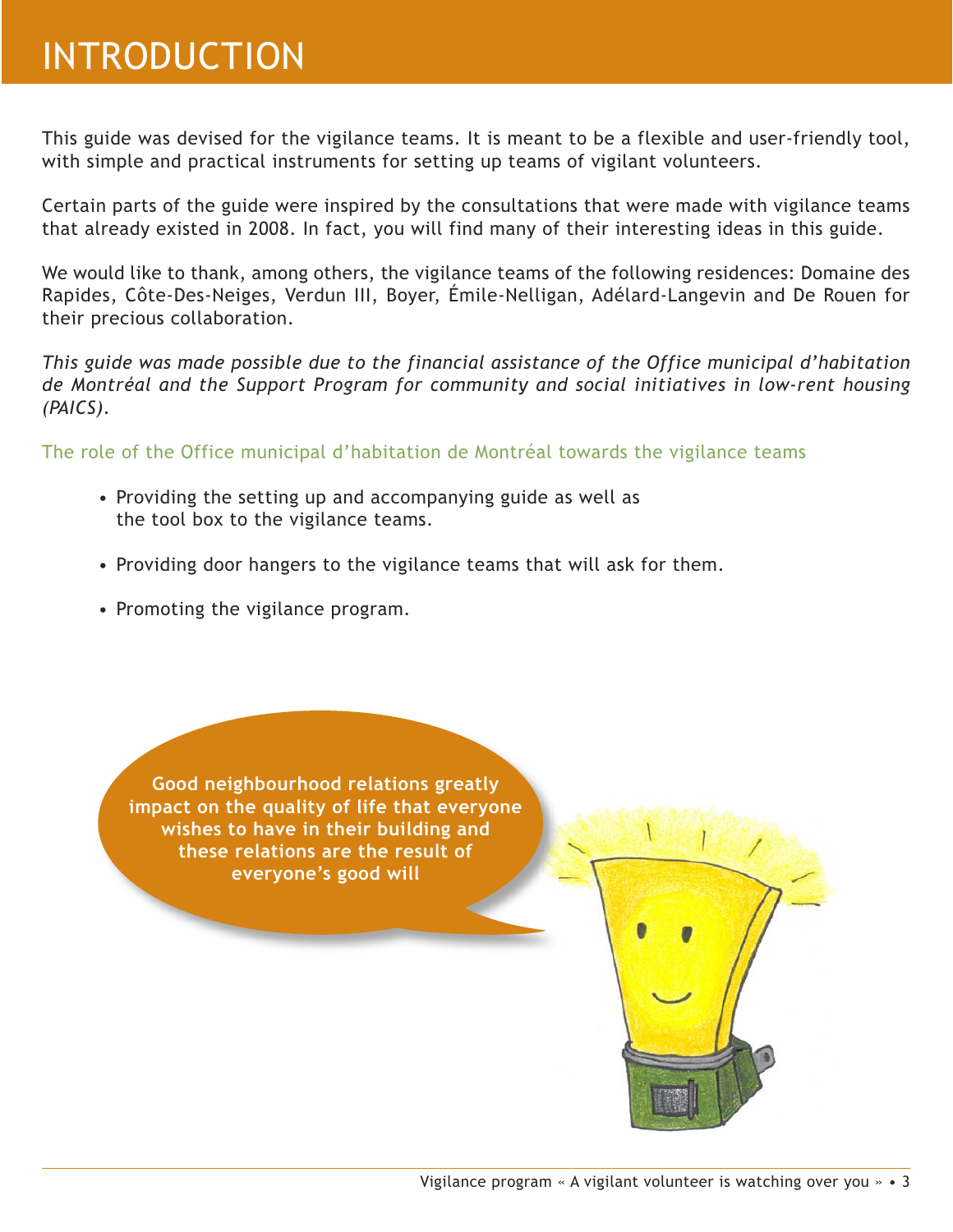| THE STEPS FOR SETTING UP A VIGILANCE TEAM |                                                                                  |  |  |  |  |  |  |
|-------------------------------------------|----------------------------------------------------------------------------------|--|--|--|--|--|--|
| STEP <sub>1</sub>                         | You organise a meeting to present the program to all the tenants.                |  |  |  |  |  |  |
| <b>STEP 2</b>                             | You form a team of vigilant volunteers.                                          |  |  |  |  |  |  |
| <b>STEP 3</b>                             | You register the participants.                                                   |  |  |  |  |  |  |
| <b>STEP 4</b>                             | The team members share the responsibilities among themselves.                    |  |  |  |  |  |  |
| STEP <sub>5</sub>                         | The vigilant volunteers make their rounds.                                       |  |  |  |  |  |  |
| STEP 6                                    | The vigilance team meets every three months to do a<br>follow-up on the program. |  |  |  |  |  |  |

## **STEP 1**

## **YOU ORGANISE A MEETING TO PRESENT THE PROGRAM TO ALL THE TENANTS OF YOUR BUILDING.**

## **A. YOU PRESENT THE CONTEXT IN WHICH THE PROGRAM IS SET UP AS WELL AS ITS OBJECTIVES.**

The vigilance program draws its inspiration from an initiative put forward by Mrs Pauline Rousseau of Le Domaine des Rapides seniors' social housing project. In fact, several tenants and workers know the program as *toc- toc la mitaine.*

Over the past ten years, thanks to this initiative, 8 people have been rescued in this building.

The program, therefore, aims at increasing the sense of security among the tenants, encouraging mutual aid, good neighbourliness and vigilance among themselves.

The vigilance program is set up **for prevention** purposes to help anyone who might be in difficulty, but does not **in any way replace the emergency services.**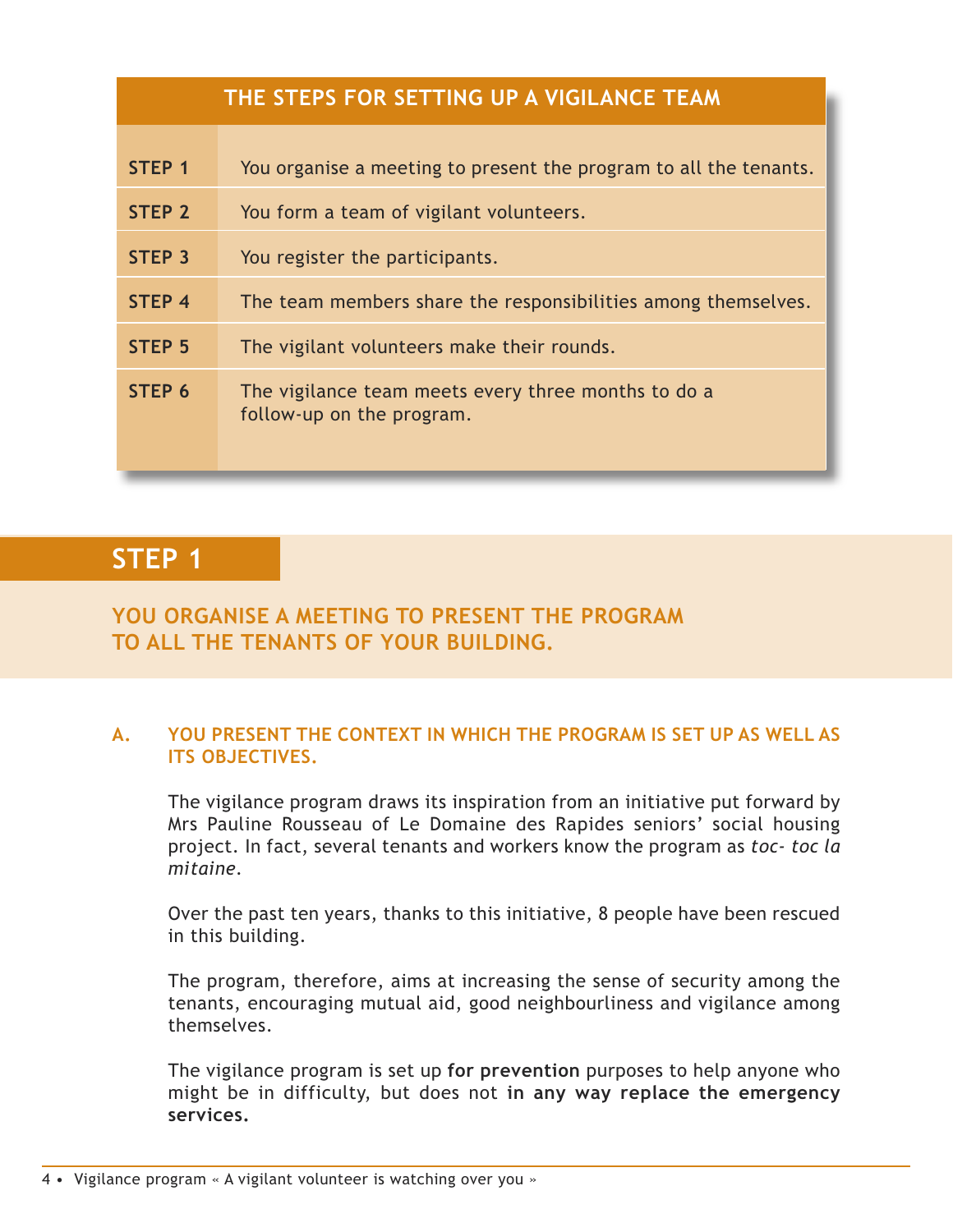### **B. YOU GIVE A PRESENTATION ON HOW THE PROGRAM WILL WORK**

**The way it functions is simple:**

- **1. The tenants must register.**
- **2. You distribute door hangers to the participants.**

## **THE FUNCTIONING OF THE PROGRAM IN PICTURES**





**3. Every evening, the participants hang the door hangers on the exterior door handle of their apartment.**

**4. Every morning, the participants remove the door hangers before it is time for the vigilant volunteers to make their rounds.**

**5. The vigilant volunteers go through each floor everyday to make sure no door hangers are still on the doors. This way, they are sure that the program participants are not in distress and are doing fine.**

**6.**

**If a door hanger is still on the door handle when the rounds are being made, the vigilant volunteer will knock on the tenant's door to make sure that everything is okay.**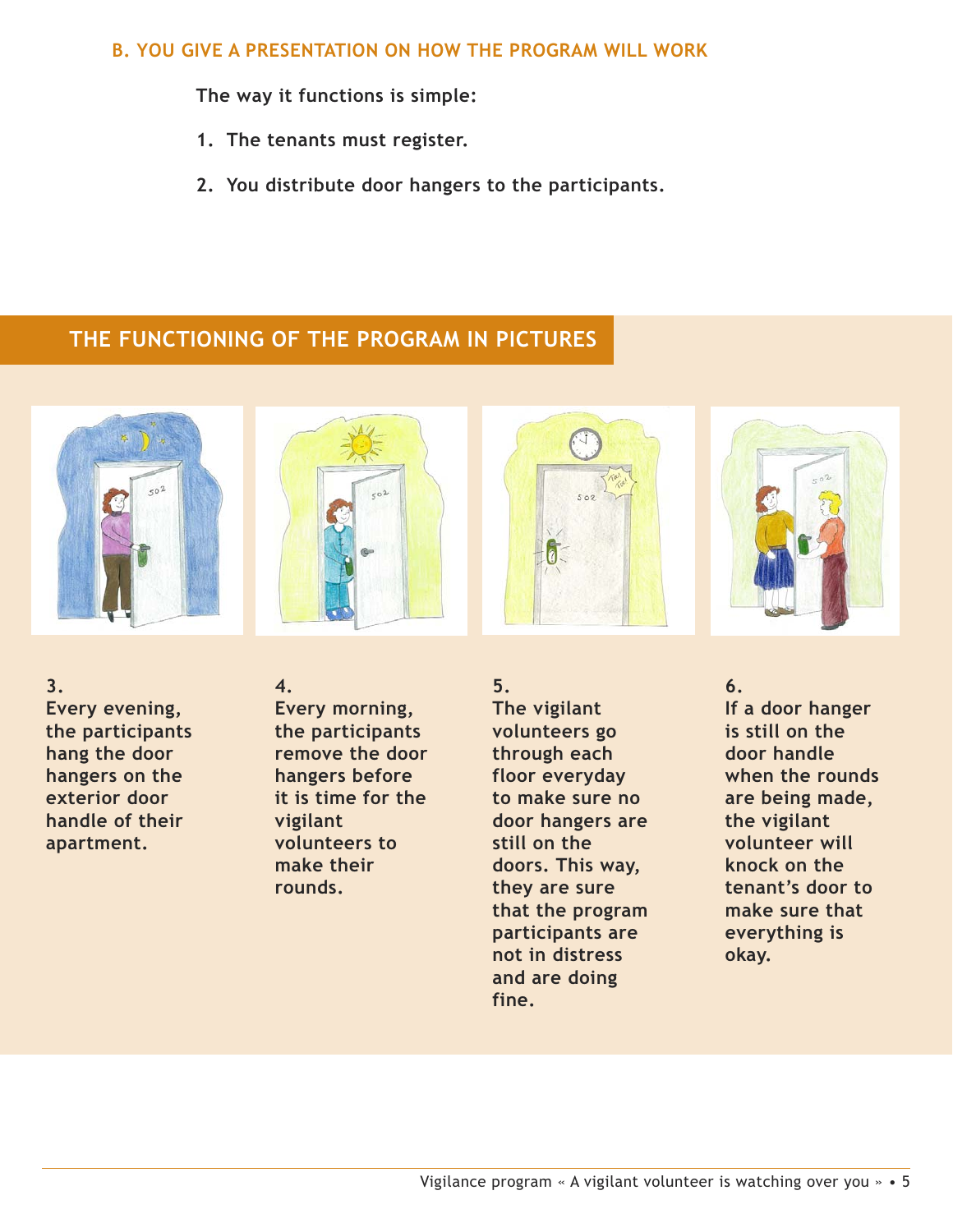## **7. If there is no answer:**

- 7.1 The vigilant volunteer comes back later.
- 7.2 If the participant still does not answer, the vigilant volunteer refers the case to the team leader who has all the necessary information about the tenant in question and who will then follow the procedure that has been put in place for situations where there is cause for concern.



- **8. Procedure to be followed in situations where there is cause for concern:**
	- 8.1 The team leader makes a phone call to the participant a bit later.
	- 8.2 The team leader calls the participant's contact person.
	- 8.3 Accompanied by another person, the team leader tries to do a visual check
	- 8.4 He calls 911 if it is impossible to find out if the participant is okay.
	- 8.5 He notifies the OMHM call centre that he has communicated with the emergency services.

In the tool box, you will find a chart on how the program functions and the procedure to be followed in situations where there is cause for concern. You can leave a copy with the tenants during your presentation meeting.

You could also use the chart during your door to door tour to explain the program to the tenants and leave each of them a copy.

You will find a call chart in the tool box which will help you to gather all the necessary and relevant information that you will need to give to the emergency services.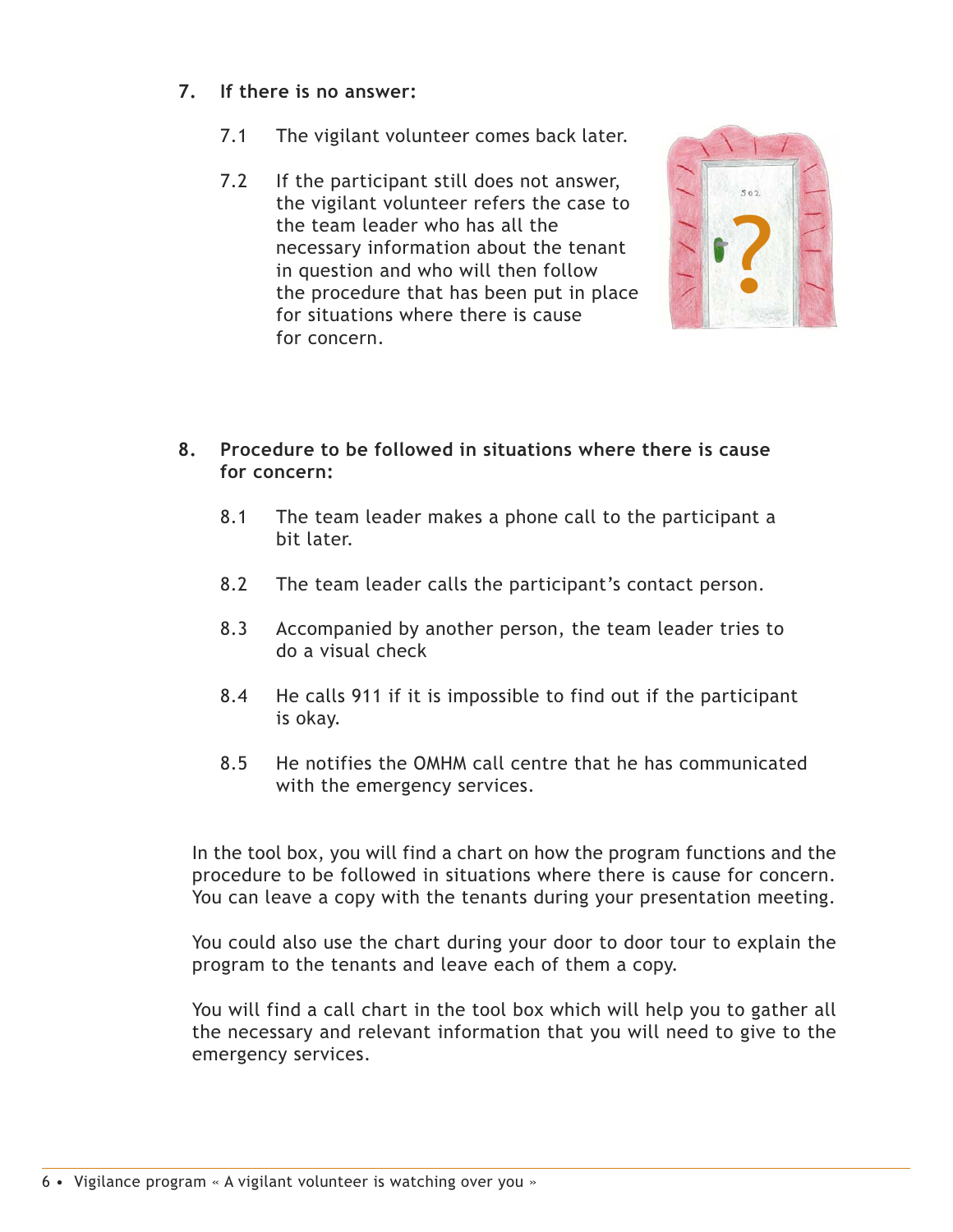## **C. YOU GATHER COMMENTS AND SUGGESTIONS AND YOU ANSWER THEIR QUESTIONS.**

You might have to use different methods in order to better adapt to everybody's needs as well as to the availability of the volunteers.

> *For example, if for one reason or another a participant is unable to remove his door hanger during the rounds, the vigilant volunteer on this floor knowing this, could, after reaching an agreement with the participant, come back later that morning or in the early afternoon to verify that the door hanger has been removed.*

In the early stages of the program, it is possible that some people will frequently forget to remove the hangers in the morning. It will take some time before it becomes a habit. Share with your friends the various tricks that help you to remember.

#### THE DOOR HANGER, CREATE YOUR OWN

At this stage, the tenants can suggest different door hanger models.



*Habitations Verdun III*



*Habitations Boyer*



*Habitations de Rouen*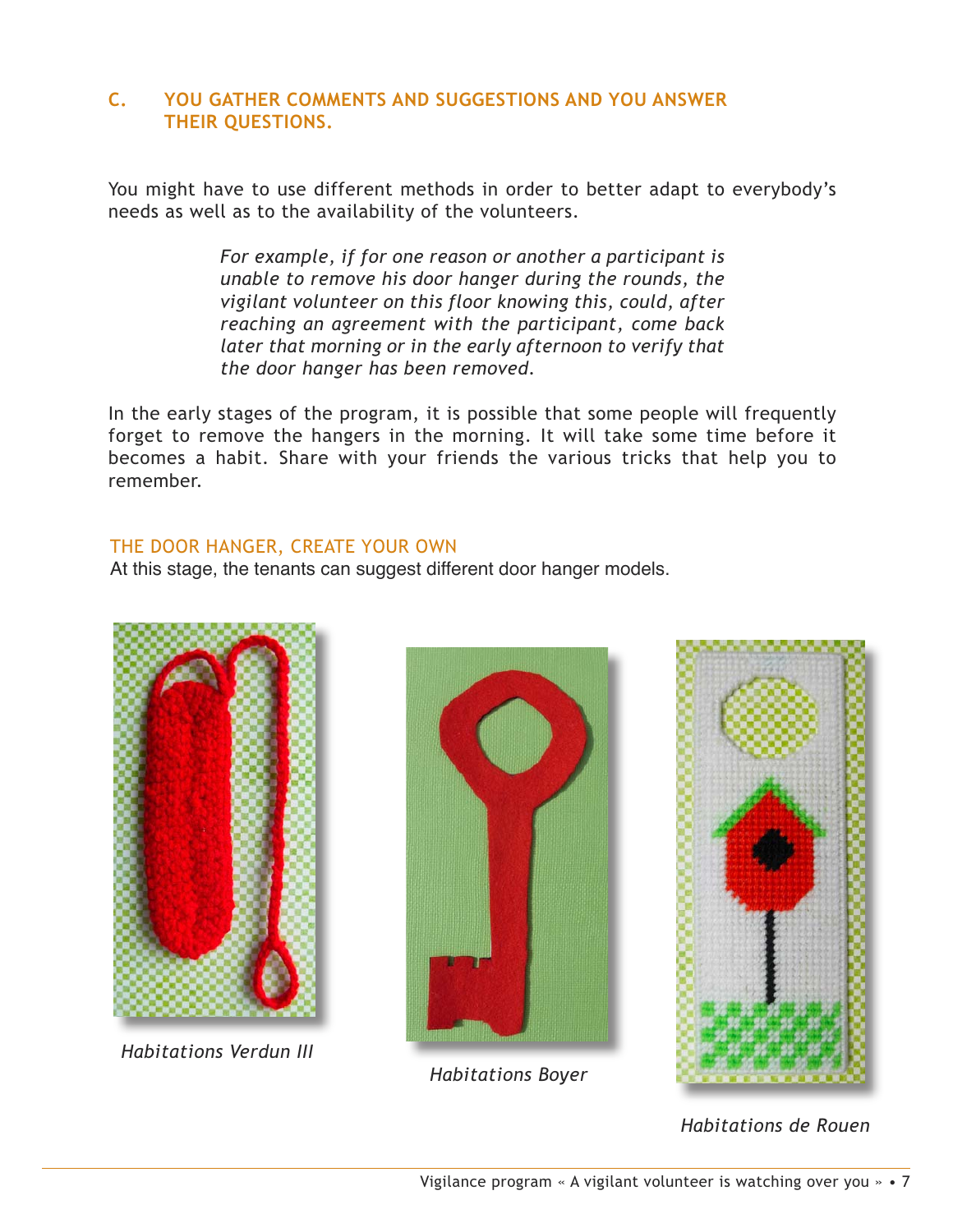## **STEP 2**

## **YOU FORM A TEAM OF VIGILANT VOLUNTEERS.**

A vigilant volunteer is a good neighbour who cares about the well-being of others, and who by taking part in vigilance rounds contributes toward the improvement of everyone's quality of life.



You will probably find it easier to recruit or choose a member of your tenant committee as the leader of your vigilance team before the information meeting. However, you are not obliged to do so. It is quite possible that a volunteer would want to take the responsibility for the vigilance team without necessarily wanting to be part of the tenant committee.

#### IMPORTANT:

The leader of the team of vigilant volunteers must be in regular contact with the tenant committee.

You could insist on the fact that the commitment needed for this program entails little work.

It is important to try to recruit as many volunteers as possible, most ideally people who are not part of the tenant committee. In this way, continuity of the program will be guaranteed even if there are elections and changes in the tenant committee.

If you do not have enough volunteers after the program presentation session, you can use your acquaintances or tenants you know that are already practicing mutual aid with their neighbours.

All the volunteers that are recruited must fill the commitment form (see the tool box).

By the way:

- Cultivating a good cooperative spirit among the volunteers will have a direct influence on the mood of the group.
- A « thank you » is worth a thousand words.

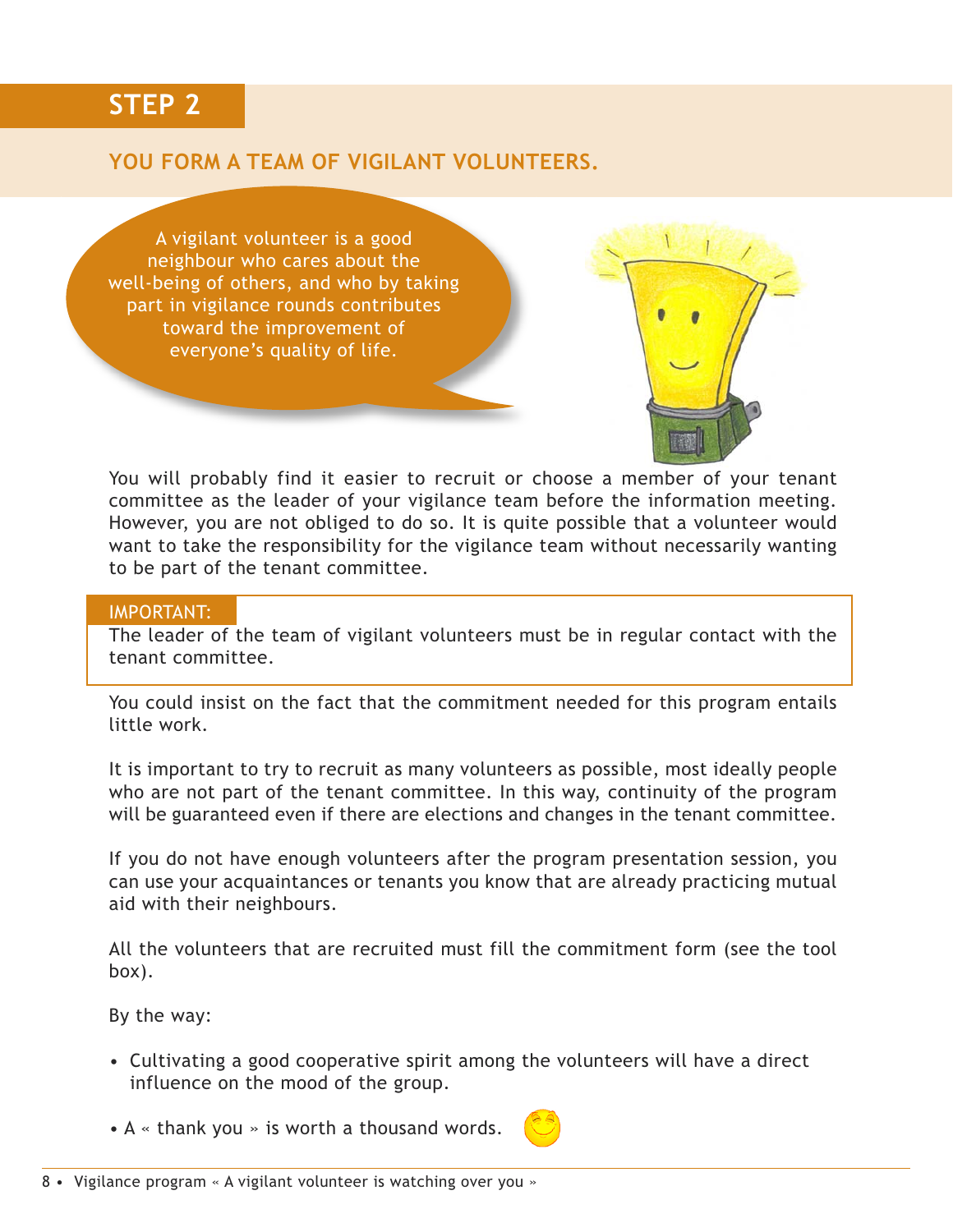## **YOU REGISTER THE PARTICIPANTS.**

The registration is voluntary. A tenant can refuse to participate in the program.

Everyone who wants to use the door hanger must register. On the registration form, you will find the name of the contact person and his relationship with the tenant. Ideally, the contact person should have a copy of the apartment key.

Registrations can take place during the information meeting or by going door to door in the residence. You can also post the notice about how the program functions as well as important information about the group leader in various spots in the building.

The registration forms of the participants in the vigilance program must be kept by the leader of the vigilant volunteer team.



All the information gathered from the registration forms is used only within the framework of the vigilance program.

## **STEP 4**

**THE VIGILANCE TEAM MEMBERS SHARE THE RESPONSIBILITIES AMONG THEMSELVES.**

- A. The role of the team of vigilant volunteers:
	- Collaborate in increasing the feeling of security in the residences.
	- Do the necessary follow-up to ensure the smooth functioning of the program.
	- Encourage mutual aid and good neighbourliness.
- B. The role of the vigilance team leader:

He must participate in the meetings that are held every three months in order to report on the developments to the tenant committee.

He is the one that the volunteers must inform if there are any changes in their availability or ability to make the rounds.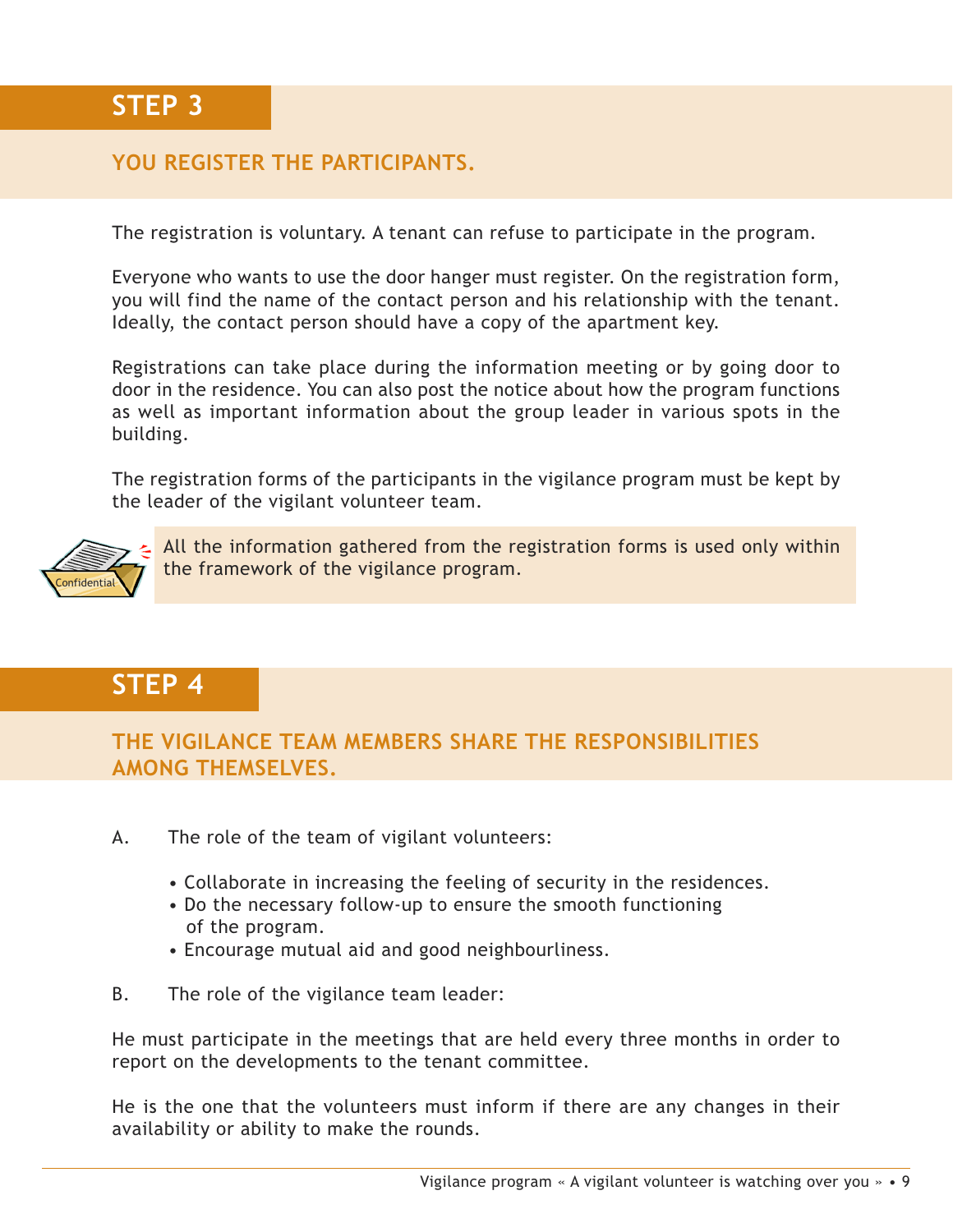He is the one who has to make sure that the procedure is followed if there is any cause for concern regarding a tenant.

- C. The job of the committee:
	- Update the list of participants.
	- Inform the tenants about the vigilance program.

Some tenant associations have established courtesy visits for new tenants so as to inform them about the activities taking place in the residence. They can take advantage of these visits to present the vigilance program to the new tenants and invite them to register.

• Update the list of volunteers.

It will be practical to foresee a substitute for each volunteer who can replace the latter when he is absent or on vacation.

• Distribute the stairs between the vigilant volunteers.

It is possible to share the days that rounds are made between several volunteers.

It is important to be as flexible as possible when organising the rounds in order to avoid unnecessarily overloading one vigilant volunteer

The feeling of belonging to a dynamic team which recognises our contribution is an excellent remedy for discouragement and self-worth.

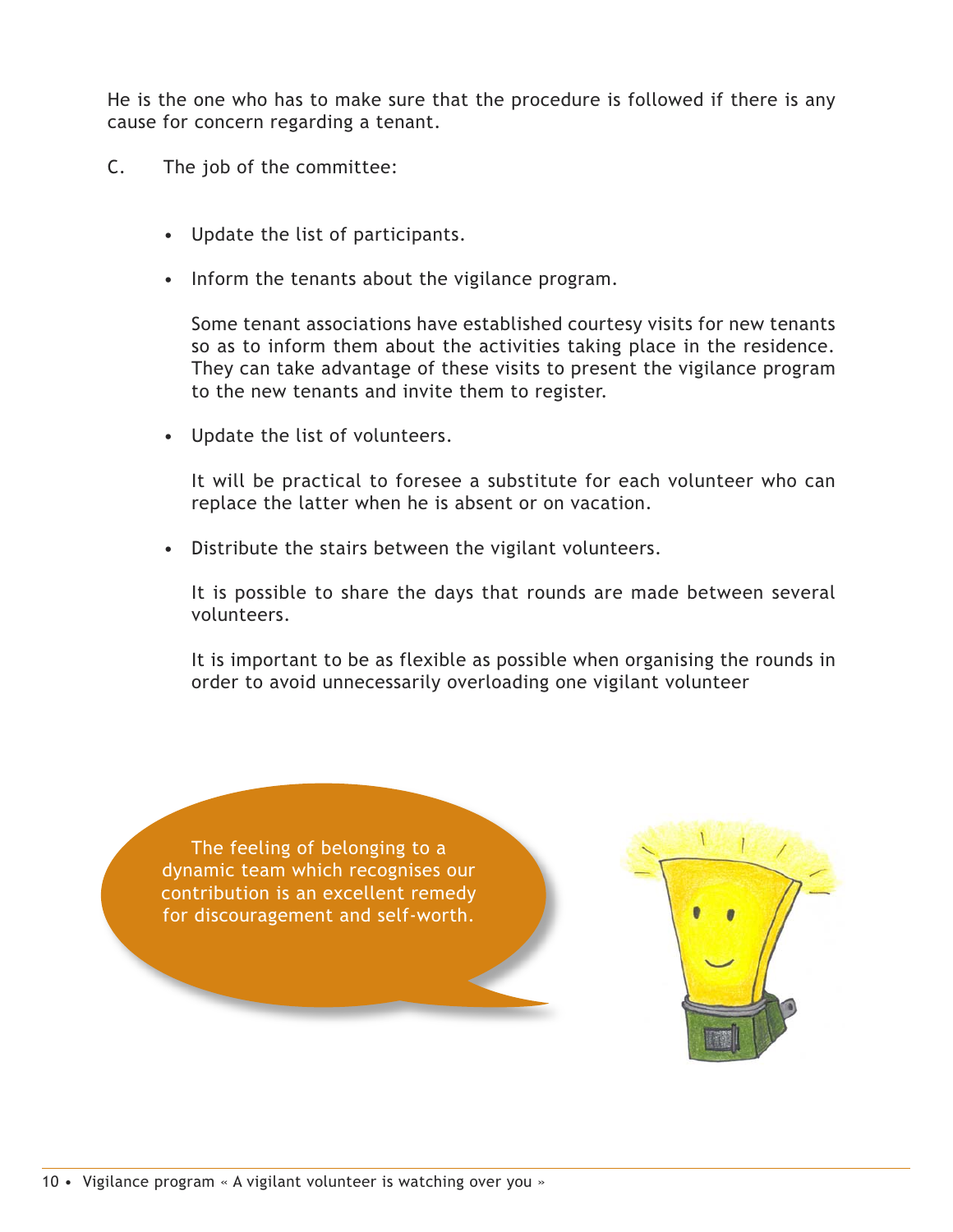**STEP 5**

## **THE VIGILANT VOLUNTEERS MAKE THEIR ROUNDS.**

## **DELEGATE IN ORDER TO LIGHTEN YOUR TASK**



The table below can help you in dividing the rounds on the same floor among several vigilant volunteers or getting organised when a volunteer is on holiday or absent.

| Month of: All Annual American Street |        |                                            |  |        |
|--------------------------------------|--------|--------------------------------------------|--|--------|
| Floor: ____________                  |        |                                            |  |        |
| <b>Name</b>                          | Monday | Tuesday Wednesday Thursday Friday Saturday |  | Sunday |
|                                      |        |                                            |  |        |
|                                      |        |                                            |  |        |

You will find this chart in the tool box.

## **STEP 6**

## **THE VIGILANCE TEAM MEETS EVERY THREE MONTHS.**

The vigilance team meets once every three months. The follow-up meetings serve mainly to update information about the rounds and participants' files. They also make it possible to inform each other about the changes that have occurred and to talk about the problems that the volunteers are encountering.

The first meeting will essentially be to distribute the rounds as well as a few tasks.

It is also an ideal moment to share the success stories with the other members of the team.